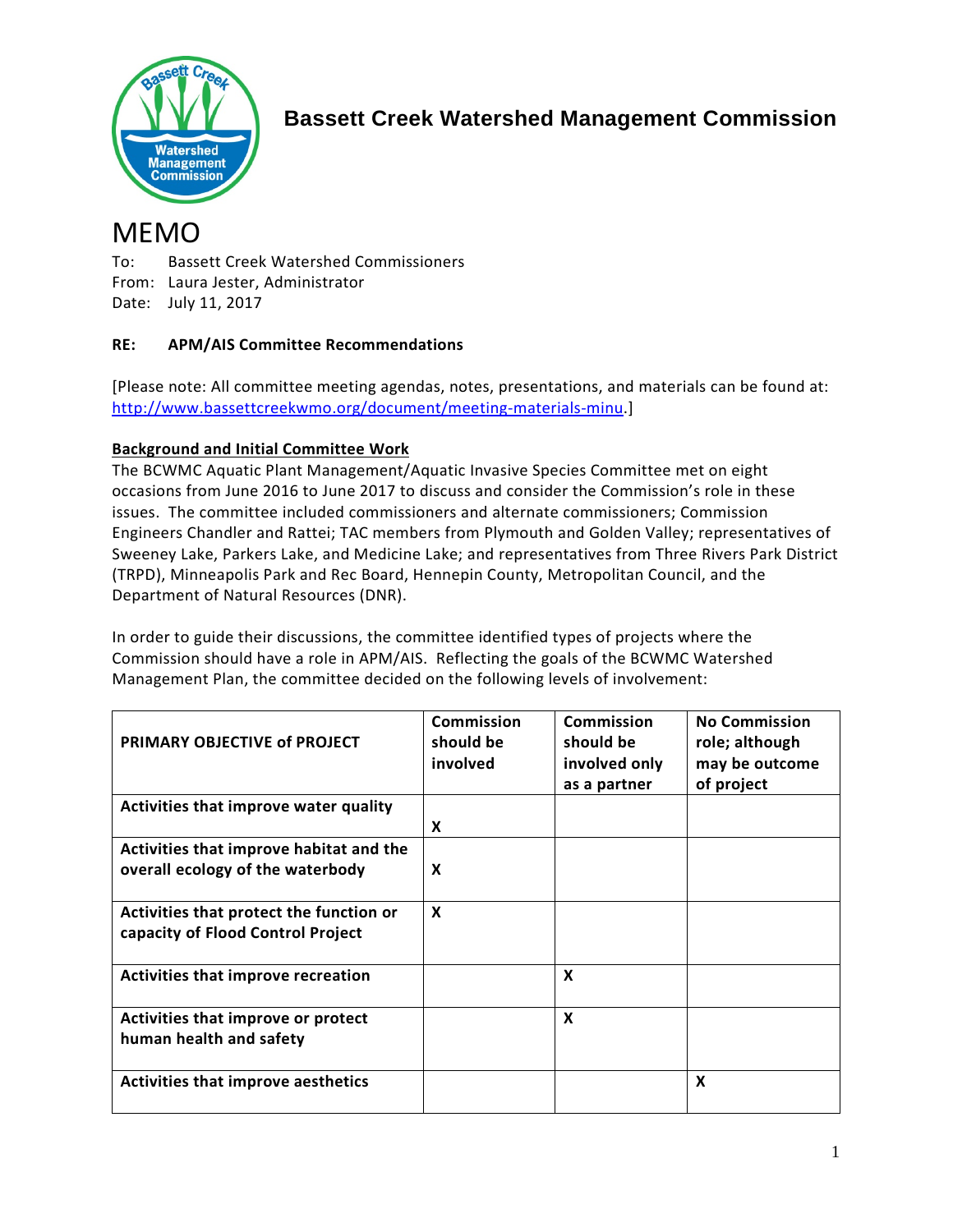The committee noted that "recreation" is a broad term that means different things to different people and that improving water quality, in turn, improves recreation. The committee noted that effects on recreation would be taken into consideration for any Commission project or program and the Commission could partner with others on recreation-based projects. Although there wasn't complete consensus, most committee members agreed that projects which have the primary objective of improved recreation should not be led by the Commission. Alt. Commissioner Holter believe the Commission should have "improved recreation" included as a primary focus of the Commission's work and role in these issues.

In order to help determine where Commission involvement should be concentrated, the committee reviewed a map and description of the different classifications of waterbodies in the watershed, the locations and descriptions of different AIS already in the watershed and in nearby watersheds, and a list of impaired waterbodies in the watershed. (See Table 1)

The committee also received a presentation from the DNR on the latest studies, observations, and monitoring results regarding control of curly-leaf pondweed (CLP), and a presentation from TRPD on a whole-lake treatment on Medicine Lake that was part of a collaborative pilot project conducted in  $2004 - 2006$ .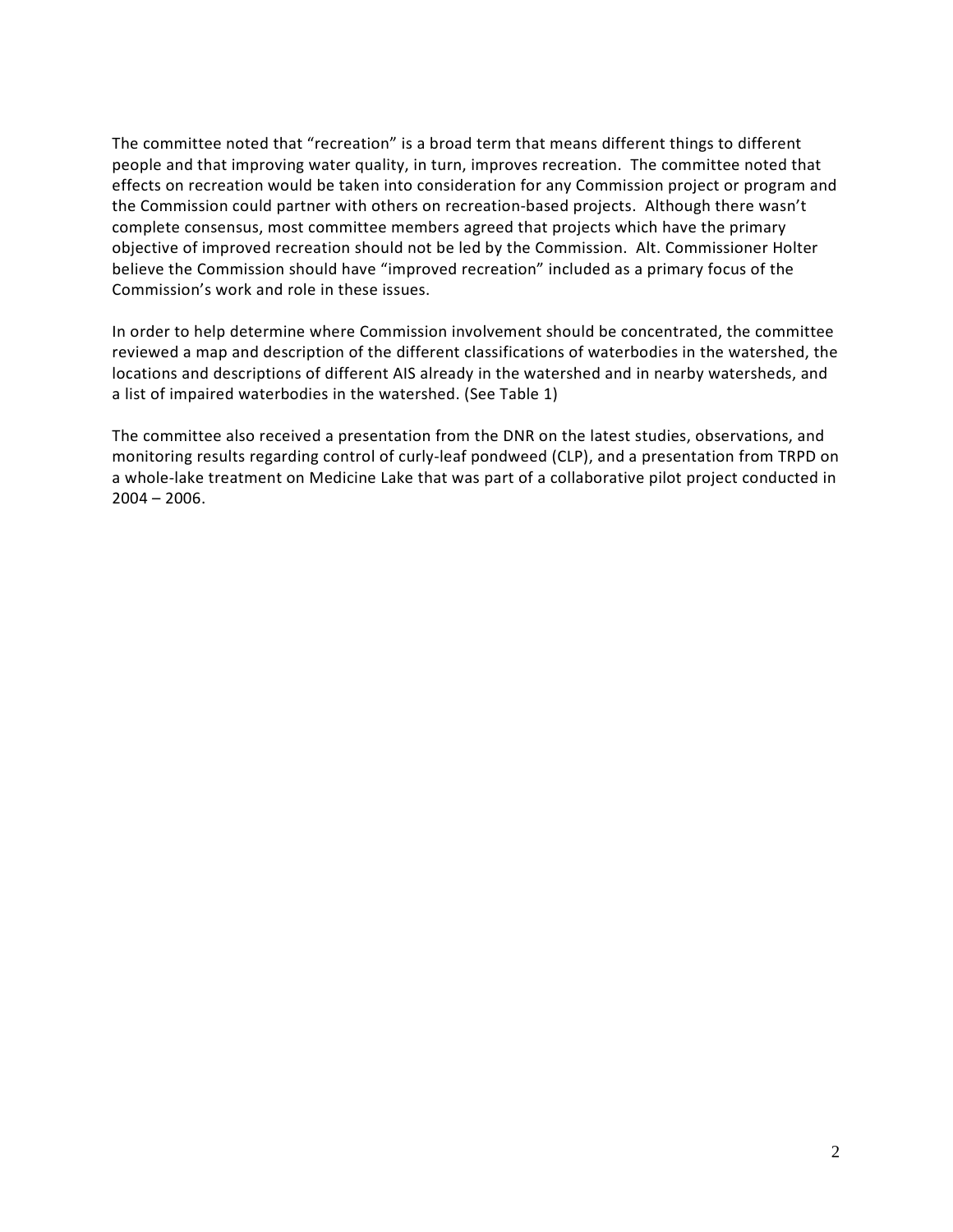Table 1. BCWMC Waterbodies

| Waterbody                            | <b>BCWMC</b><br>Clasification <sup>1</sup> | <b>AIS Present</b>                  | <b>Impairment/TMDL completion date and reference</b>                                                                                                 | <b>Local Partners</b>              |
|--------------------------------------|--------------------------------------------|-------------------------------------|------------------------------------------------------------------------------------------------------------------------------------------------------|------------------------------------|
| Medicine Lake                        | Priority 1 deep lake                       | CLP, Eurasian<br>watermilfoil, carp | Nutrients 2011: https://www.pca.state.mn.us/water/tmdl/medicine-lake-<br>excessive-nutrients-tmdl-project                                            | TRPD, AMLAC                        |
| Parkers Lake                         | Priority 1 deep lake                       | CLP. Eurasian<br>watermilfoil       | Chloride 2016 <sup>2</sup>                                                                                                                           |                                    |
| Sweeney Lake                         | Priority 1 deep lake                       | CLP, yellow iris,<br>carp           | Nutrients 2011 https://www.pca.state.mn.us/water/tmdl/sweeney-lake-<br>total-phosphorus-tmdl-project<br>Chloride 2016 <sup>2</sup>                   | Homeowners<br>Assoc.               |
| <b>Twin Lake</b>                     | Priority 1 deep lake                       | CLP, carp                           | None                                                                                                                                                 |                                    |
| Wirth Lake                           | Priority 1 deep lake                       | CLP, Eurasian<br>watermilfoil       | Nutrients 2010 (since delisted)<br>https://www.pca.state.mn.us/water/tmdl/wirth-lake-excess-nutrients-tmdl-<br>project<br>Chloride 2016 <sup>2</sup> | <b>MPRB</b>                        |
| Northwood<br>Lake                    | Priority 1 shallow lake                    | <b>CLP</b>                          | Nutrients - no TMDL                                                                                                                                  | Friends of<br>Northwood            |
| Westwood Lake                        | Priority 1 shallow lake                    | <b>CLP</b>                          |                                                                                                                                                      | Westwood<br>Nature Center          |
| Cavanaugh<br>(Sunset) Pond           | Priority 2 shallow lake                    |                                     |                                                                                                                                                      |                                    |
| Crane Lake                           | Priority 2 shallow lake                    | <b>CLP</b>                          |                                                                                                                                                      |                                    |
| Lost Lake                            | Priority 2 shallow lake                    | <b>CLP</b>                          |                                                                                                                                                      |                                    |
| Main Stem<br><b>Bassett Creek</b>    | Priority stream                            | <b>CLP</b>                          | Chloride 2016 <sup>2</sup> + Bacteria 2014 <sup>3</sup>                                                                                              | Friends of<br><b>Bassett Creek</b> |
| North Branch<br><b>Bassett Creek</b> | Priority stream                            |                                     | Bacteria 2014 <sup>3</sup>                                                                                                                           |                                    |
| Plymouth Cr.                         | Priority stream                            |                                     | Chloride 2016 <sup>2</sup> + Bacteria 2014 <sup>3</sup>                                                                                              |                                    |
| Sweeney<br>Br.Bassett Cr.            | Priority stream                            |                                     |                                                                                                                                                      |                                    |

CLP = Curly-leaf Pondweed

<sup>1</sup> Priority 1 Lakes– "MDNR Public Waters" Lakes, greater than 10 acres, with public access or adjacent to public land

Priority 2 Lakes – "MDNR Public Waters" Lakes, greater than 10 acres, without public access or adjacent to public land Priority 1 Streams – "MDNR Public Waters" Watercourses

<sup>2</sup>Twin Cities Metro Area Chloride TMDL[: https://www.pca.state.mn.us/sites/default/files/wq-iw11-06e.pdf](https://www.pca.state.mn.us/sites/default/files/wq-iw11-06e.pdf)

<sup>3</sup> Upper Mississippi Bacteria TMDL[: https://www.pca.state.mn.us/water/tmdl/upper-mississippi-river-bacteria-tmdl-project](https://www.pca.state.mn.us/water/tmdl/upper-mississippi-river-bacteria-tmdl-project)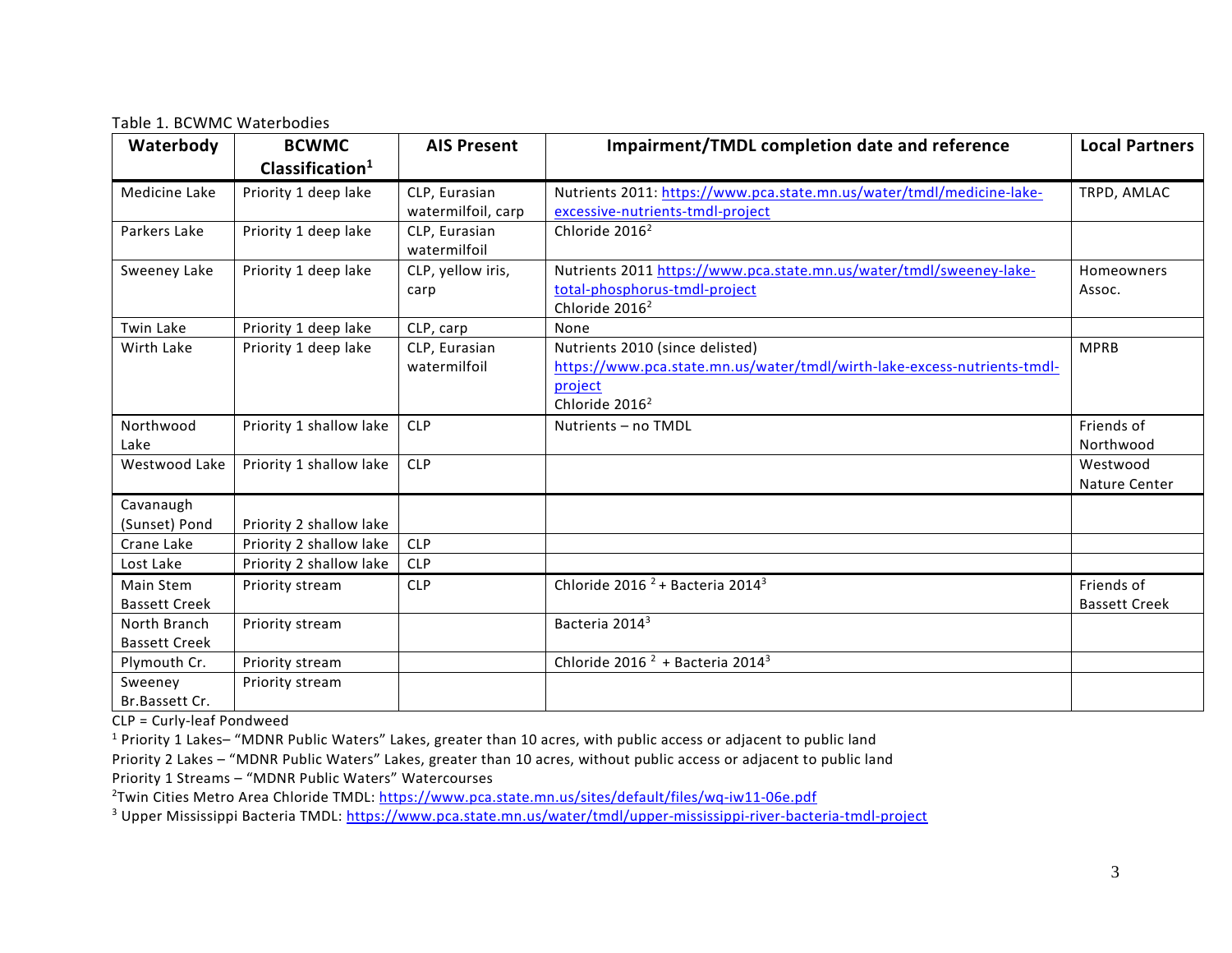#### **Committee Recommendations**

Over the course of four meetings, the committee reviewed and discussed activities related to AIS early detection, rapid response, studies, prevention, and management. The committee determined which APM/AIS activities the Commission should lead and which activities could include the Commission as a partner only. To help develop recommendations, the committee often prioritized the activities, considering the activity's impact vs. the level of effort needed for the activity.

The committee recommends the following activities by the Commission:

#### **1. EARLY DECTECTION TRAINING – Approved as presented**

**Recommendation:** The committee recommends that the Commission cooperate with other organizations on training groups or individuals on early detection of AIS in all waterbodies. Possible Commission activities include advertising training sessions, helping to recruit participants, assisting with venue coordination, reimbursing registration costs for Commissioners and active CAMP volunteers, and providing some modest funding. Because training programs and curriculum already exist, the Commission should not develop its own program.

| Current Activity by Others: | DNR, Hennepin County, TRPD and U of M offer training programs |
|-----------------------------|---------------------------------------------------------------|
| Priority:                   | <b>HIGH</b> due to low effort for high impact                 |

#### **2. EARLY DECTECTION MONITORING – Approved as presented**

**Recommendation:** The committee recommends that the Commission purchase \$600 worth of zebra mussel sampler plates (approx. 50 plates) with 2017 APM/AIS funds for use by CAMP volunteers and lake residents on Priority 1 lakes and CAMP lakes. Further, the Commission should cooperate with other organizations and/or actively recruit and train volunteers to detect zebra mussels on all Priority 1 lakes, aiming for at least one volunteer in each lake quadrant. Finally, the Commission should consider recruiting one "AIS captain" per lake to field calls and questions from volunteers and to collect samples, as needed, to reduce time spent by Commission administrator.

| <b>Current Activity by Others:</b> | Routine Commission monitoring will detect invasive plants, snails,<br>$\bullet$<br>spiny waterflea, and rusty crayfish in lakes and streams<br>TRPD performs early detection monitoring on Medicine Lake for<br>٠ |
|------------------------------------|-------------------------------------------------------------------------------------------------------------------------------------------------------------------------------------------------------------------|
|                                    | zebra mussels (but could use help in expanding program)<br>MPRB performs early detection monitoring on Wirth Lake<br>٠                                                                                            |
| Priority:                          | HIGH due to low effort for high impact                                                                                                                                                                            |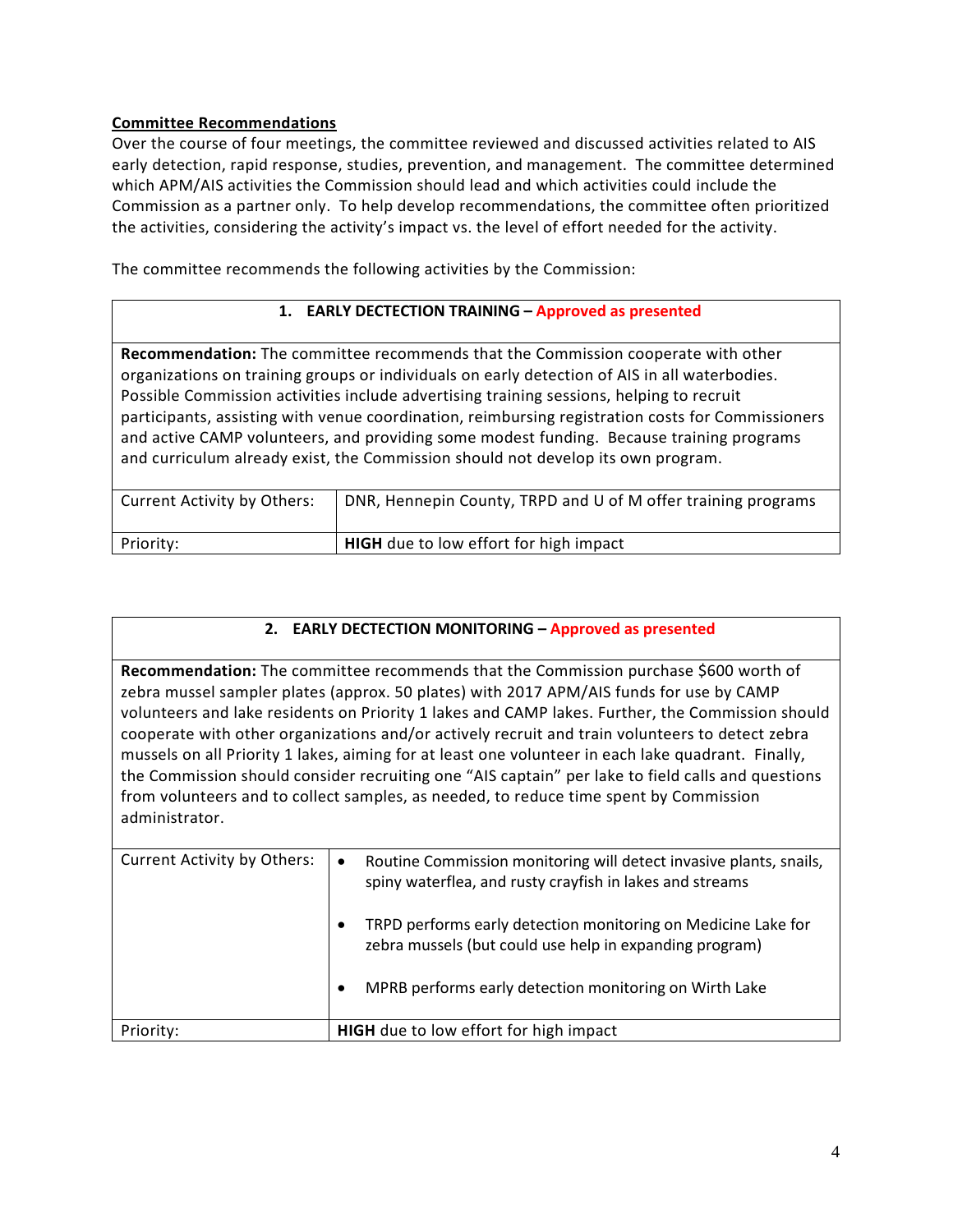#### **3. RAPID RESPONSE PLAN DEVELOPMENT – Approved as presented**

**Recommendation**: The committee recommends that the Commission begin developing a rapid response action plan for key species (including zebra mussels and starry stonewart) in Priority 1 lakes using 2017 APM/AIS budget (up to \$15,000). The Commission should request a proposal from the Commission Engineer to develop lake-specific rapid response plans that consider infestation thresholds for action, consider experience and recommendations of the DNR and other organizations, assign responsible parties, and list possible funding partners for plan implementation. The Commission could request that this committee review the draft plan and implementation recommendations.

| Current Activity by Others: | MPRB has a Zebra Mussel Action Plan for Wirth Lake                                                                                       |
|-----------------------------|------------------------------------------------------------------------------------------------------------------------------------------|
| Priority:                   | HIGH due to need to identify responsible parties and funding<br>mechanisms for quickest, most effective response to new<br>infestations. |

#### **4. RAPID RESPONSE TO NEW INFESTATIONS – Approved as presented**

**Recommendation**: The committee recommends the Commission follow guidance resulting from the rapid response plan.

| Current Activity by Others: | MDNR works with local entities to implement rapid responses |
|-----------------------------|-------------------------------------------------------------|
| Priority:                   | No priority level set by committee                          |

#### **5. INVENTORIES AND STUDIES – Approved as presented**

"Inventories and studies" could include a very thorough and detailed inventory of all AIS, an assessment of the proximity of AIS to BCWMC waterbodies, an analysis of various pathways of AIS into the BCWMC, and an assessment of vulnerability of each waterbody to various AIS.

**Recommendation**: At this time, the committee recommends that additional water quality parameters be added to routine monitoring starting in 2018 in order to assess the vulnerability of waterbodies to harboring AIS; and that water monitoring reports include a brief assessment of vulnerability. In 2018 this additional work, estimated at \$2,800, could come from APM/AIS budget.

| <b>Current Activity by Others:</b> | Henn County analyzed the risk of AIS originating from pet stores &<br>nurseries                                                                                                                      |
|------------------------------------|------------------------------------------------------------------------------------------------------------------------------------------------------------------------------------------------------|
| Priority:                          | HIGH: Inventory and general vulnerability analysis with routine<br>monitoring through addition of some water quality parameters<br>LOW: Developing full blown studies and assessments for every lake |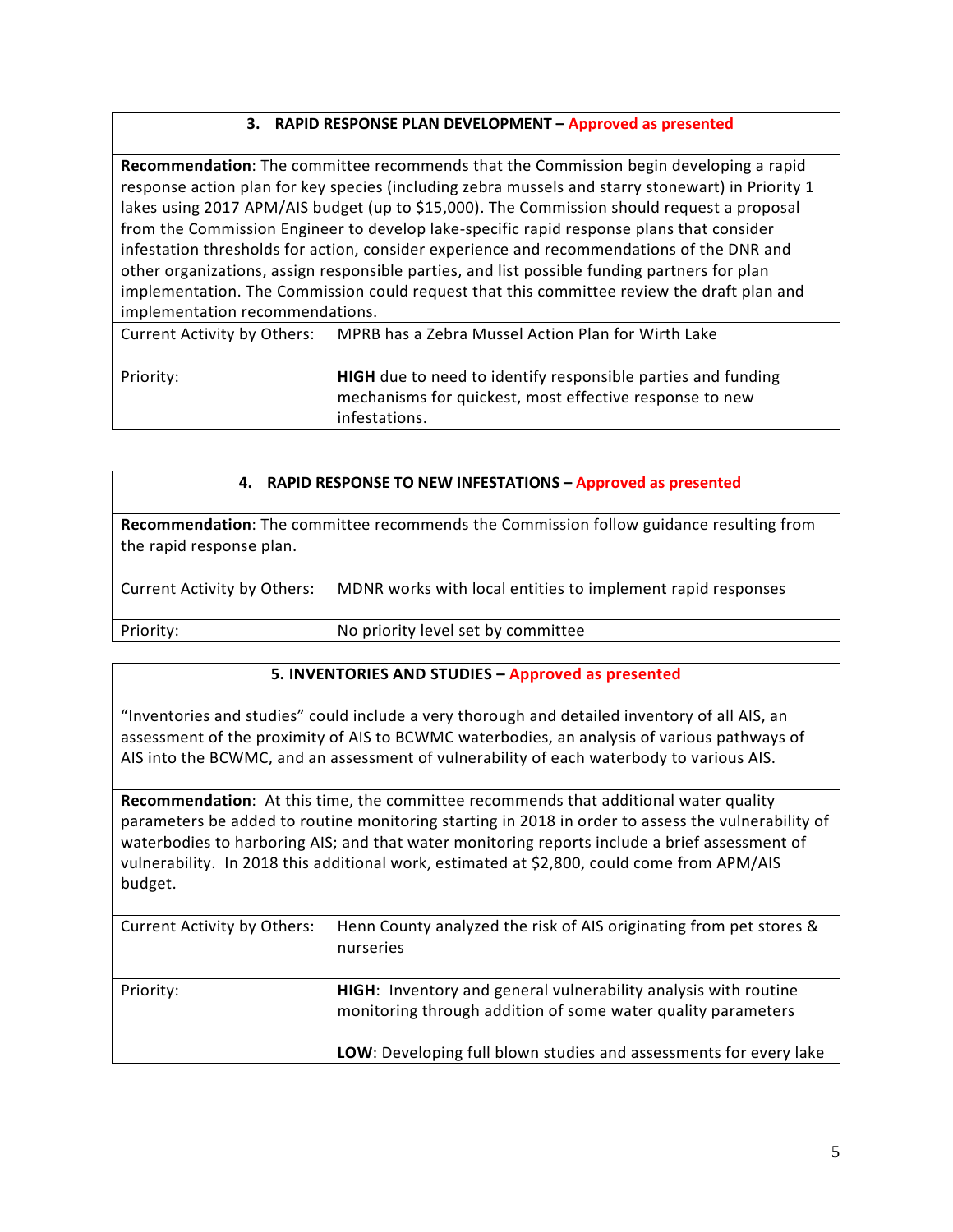# **6. AIS PREVENTION: BOAT LAUNCH AND ACCESS MANAGEMENT – Approved as presented**

Activities could include inspections of boats entering/leaving lake for AIS; installation and management of washing stations and/or compost bins at launches; regulation of launch closures/open hours.

**Recommendation**: The committee believes that boat launch owners (including private owners, cities, TRPD, and MPRB) should be responsible for monitoring and managing launches. However, the committee recommends the Commission begin an AIS Prevention Grant Program beginning with the 2019 BCWMC Budget to assist boat launch owners with inspections, equipment purchase, educational signage, staff training, etc.

| <b>Current Activity by Others:</b> | TRPD performs inspections during peak hours at their boat launch<br>on Medicine Lake.<br>MPRB closed the boat launch on Wirth Lake to help prevent AIS<br>movement |
|------------------------------------|--------------------------------------------------------------------------------------------------------------------------------------------------------------------|
| Priority:                          | No priority level set by committee.                                                                                                                                |

#### **7. AIS PREVENTION: AIS EDUCATION – Approved as presented**

**Recommendation**: The committee recommends that the Commission add materials and activities regarding AIS to its education and outreach program including 1) providing printed educational materials during events (using existing materials rather than developing new materials); 2) distributing newsletter articles to cities about AIS; 3) adding AIS information to news items on BCWMC website home page; and 4) considering ideas or requests from cities/lake groups for tailored educational materials through Education Committee's annual work and budget planning.

| <b>Current Activity by Others:</b> | TRPD, MPRB, Hennepin County, DNR, and lake groups each provide<br>some level of AIS education through various avenues |
|------------------------------------|-----------------------------------------------------------------------------------------------------------------------|
| Priority:                          | No priority level set by committee.                                                                                   |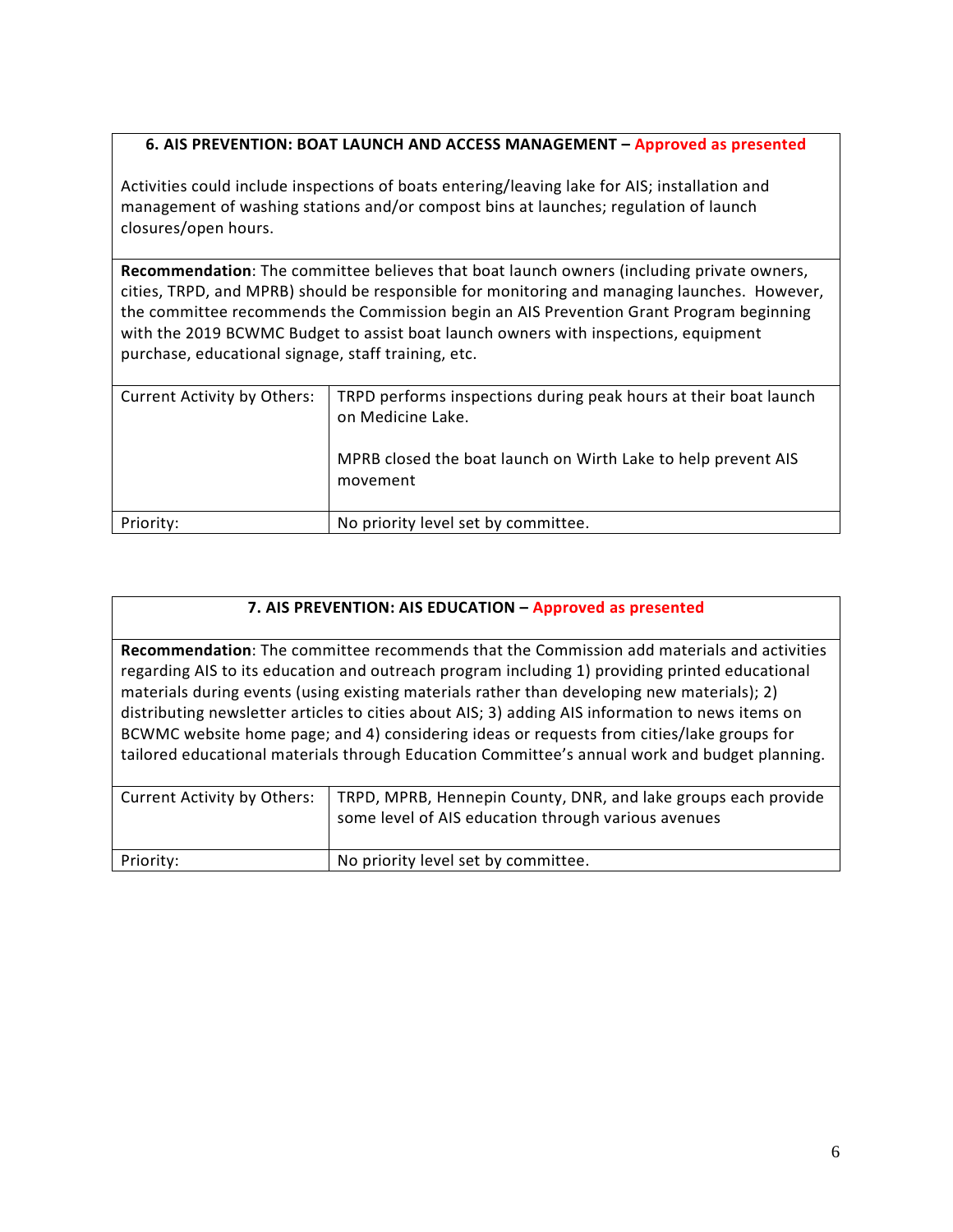#### **8. AIS PREVENTION: POLICY DEVELOPMENT/ADVOCACY – Not approved at this time. Lobbying question sent to BCWMC Administrative Services Committee**

Advocating for and/or assisting with policy changes or ordinance development at the local or state level.

**Recommendation**: The committee doesn't recommend Commission involvement at this time. The committee did direct the Administrator to determine if the Commission could be a member of the Minnesota Lakes and Rivers Advocates due their lobbying efforts on AIS at the legislature. Upon review, the Administrator/Legal Counsel determined the Commission cannot be an actual member of the organization. However, the committee suggested that the organization's newsletter could be distributed or posted with BCWMC materials.

| Current Activity by Others: | Some lake groups are member of Minnesota Lakes and River<br>Advocates. Park districts and cities may have AIS issues within their<br>policy agendas. |
|-----------------------------|------------------------------------------------------------------------------------------------------------------------------------------------------|
| Priority:                   | No priority level set by committee.                                                                                                                  |

# **9. MANAGEMENT: MONITORING CURRENT INFESTATIONS – Approved with Change: Gather data on carp populations in Medicine Lake now (rather than waiting until BCWMC monitoring year of 2019)**

**Recommendation:** The committee notes that the BCWMC's current routine monitoring program includes monitoring AIS infestations except for fish. The committee recommends that the Commission gather and review existing information on fish surveys during routine lake monitoring to determine if a survey is needed and/or if there are ways to partner with others on surveys. The committee further recommends that the Commission request a presentation from the DNR and others performing fish surveys (such as TRPD and the City of Plymouth) on fish populations in BCWMC waterbodies.

| <b>Current Activity by Others:</b> | BCWMC's current monitoring program includes surveys of current<br>AIS infestations except fish.<br>TRPD surveys fish on Medicine Lake<br>City of Plymouth surveys fish on all lakes |
|------------------------------------|-------------------------------------------------------------------------------------------------------------------------------------------------------------------------------------|
| Priority:                          | No priority level set by committee.                                                                                                                                                 |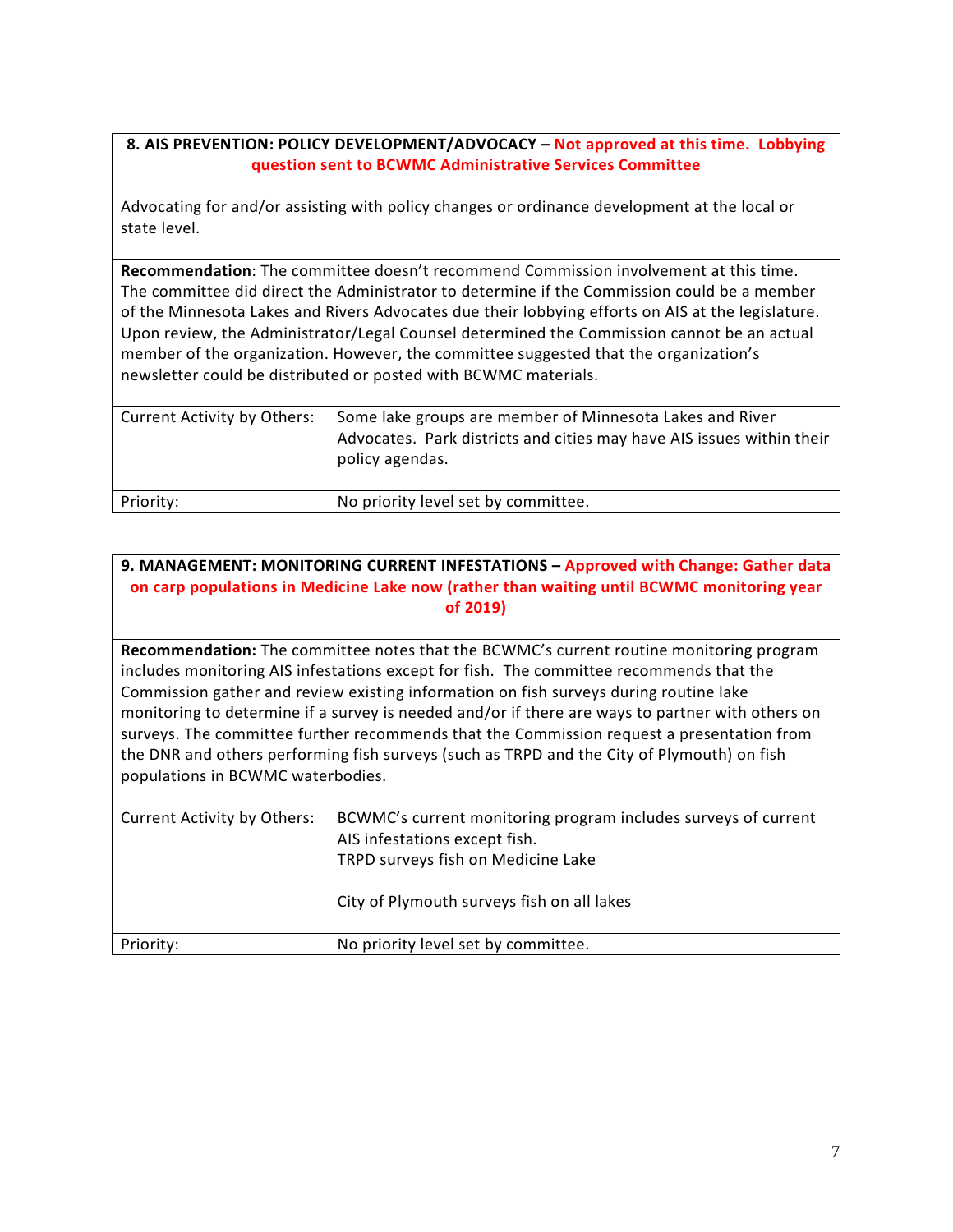# **10. MANAGEMENT: HERBICIDE SPOT TREATMENTS WITH APPROVED PLAN – Approved as presented**

Includes spot treating aquatic invasive plants with herbicide (as opposed to treating a whole lake)

**Recommendation:** The committee recommends that the Commission perform herbicide spot treatments of aquatic invasive plants where the following conditions are met: 1) treatment of the plant is considered a management tool for improving water or habitat quality according to an approved management plan such as a TMDL; and 2) another entity or organization is sharing the cost of the treatment. (This is consistent with the committee's recommendation and Commission approval of curly-leaf pondweed control on Medicine Lake in January 2017.)

| Current Activity by Others: | TRPD and MPRB use spot treatments at access points, fishing piers,<br>and beaches. (City of Plymouth previously treated curly-leaf<br>pondweed in Medicine Lake.) |
|-----------------------------|-------------------------------------------------------------------------------------------------------------------------------------------------------------------|
| Priority:                   | No priority level set by committee.                                                                                                                               |

### **11. MANAGEMENT: HERBICIDE SPOT TREATMENTS WITHOUT APPROVED PLAN – Approved as presented**

Includes spot treating aquatic invasive plants with herbicide (as opposed to treating a whole lake)

**Recommendation:** The committee recommends that the Commission consider requests for spot treatments on lakes without an approved plan on a case by case basis.

| Current Activity by Others: | TRPD and MPRB use spot treatments at access points, fishing piers,<br>and beaches. |
|-----------------------------|------------------------------------------------------------------------------------|
| Priority:                   | No priority level set by committee.                                                |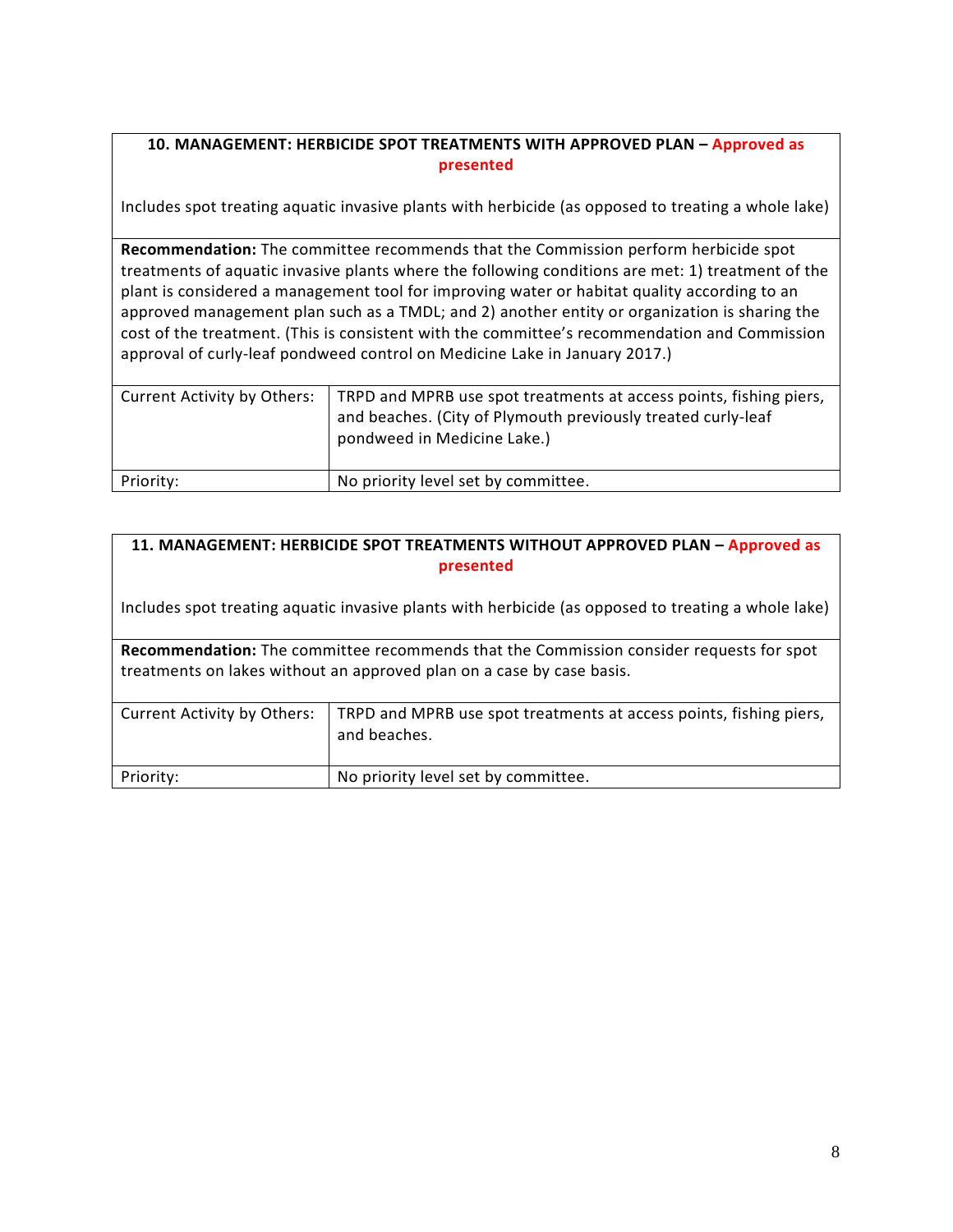### **12. MANAGEMENT: WHOLE LAKE HERBICIDE TREATMENTS – Approved as presented**

**Recommendation:** The committee recommends that the Commission consider requests for whole lake herbicide treatments and that the Commission Engineer continue to engage with the DNR regarding this as well as other new treatment methods and technologies.

| <b>Current Activity by Others:</b> | TRPD treated curly-leaf pondweed in Medicine Lake through a<br>whole lake herbicide treatment (2004-2006) as part of a pilot<br>program in coordination with the DNR. |
|------------------------------------|-----------------------------------------------------------------------------------------------------------------------------------------------------------------------|
| Priority:                          | No priority level set by committee.                                                                                                                                   |

#### **13. MANAGEMENT: CARP HARVESTING/FISH BARRIERS – Approved as presented**

Common carp can have a significant negative impact on water quality and aquatic vegetation, particularly in shallow lakes.

**Recommendation:** The committee recommends that the Commission consider the need for managing carp populations in Priority 1 lakes if fish surveys and other data indicate that carp are a significant problem.

| Current Activity by Others: | TRPD and neighboring watershed organizations have performed or<br>will be performing carp management activities including<br>harvesting and barrier installation. |
|-----------------------------|-------------------------------------------------------------------------------------------------------------------------------------------------------------------|
| Priority:                   | No priority level set by committee.                                                                                                                               |

#### **14. MANAGEMENT: WATER LEVEL MANAGEMENT – Approved as presented**

In some lake systems, water levels can be lowered in order to consolidate sediments, encourage native plant growth, and significantly reduce invasive plants such as curly-leaf pondweed.

**Recommendation:** The committee recommends that the Commission consider water level management on a case by case basis if recommended in an approved management plan.

| <b>Current Activity by Others:</b> | Neighboring watershed organizations have performed water level<br>management activities. |
|------------------------------------|------------------------------------------------------------------------------------------|
| Priority:                          | No priority level set by committee.                                                      |